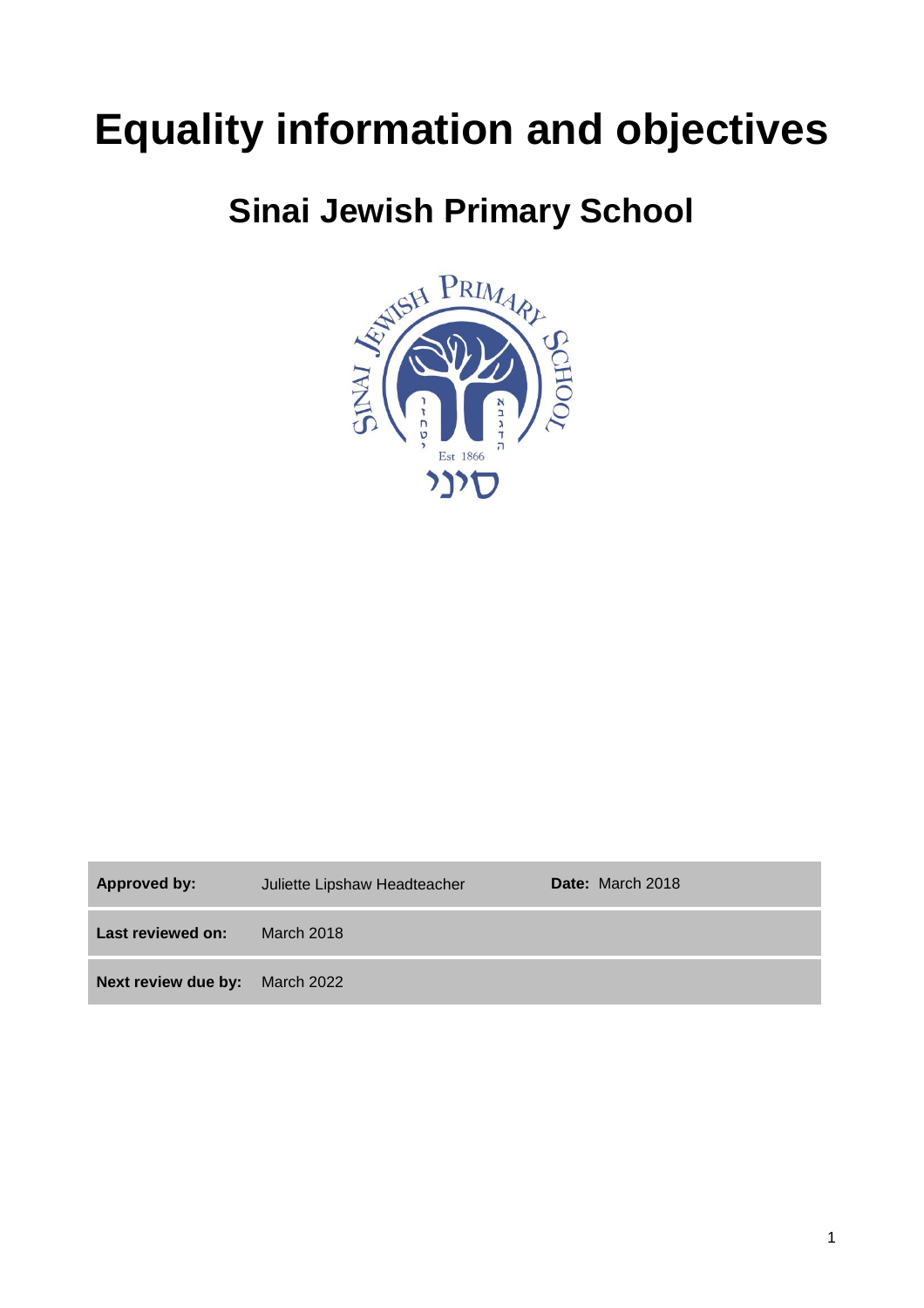## **Contents**

**…………………………………………………………………………………………………………………………….**

#### **1. Aims**

Our school aims to meet its obligations under the public sector equality duty by having due regard to the need to:

- Eliminate discrimination and other conduct that is prohibited by the Equality Act 2010
- Advance equality of opportunity between people who share a protected characteristic and people who do not share it
- Foster good relations across all characteristics between people who share a protected characteristic and people who do not share it

#### **2. Legislation and guidance**

This document meets the requirements under the following legislation:

- The [Equality Act 2010,](http://www.legislation.gov.uk/ukpga/2010/15/contents) which introduced the public sector equality duty and protects people from discrimination
- [The Equality Act 2010 \(Specific Duties\) Regulations 2011,](http://www.legislation.gov.uk/uksi/2011/2260/contents/made) which require schools to publish information to demonstrate how they are complying with the public sector equality duty and to publish equality objectives

This document is also based on Department for Education (DfE) guidance: [The Equality Act 2010 and](https://www.gov.uk/government/uploads/system/uploads/attachment_data/file/315587/Equality_Act_Advice_Final.pdf)  [schools.](https://www.gov.uk/government/uploads/system/uploads/attachment_data/file/315587/Equality_Act_Advice_Final.pdf) 

#### **3. Roles and responsibilities**

The governing board will:

- Ensure that the equality information and objectives as set out in this statement are published and communicated throughout the school, including to staff, pupils and parents, and that they are reviewed and updated at least once every four years
- Delegate responsibility for monitoring the achievement of the objectives on a daily basis to the headteacher

The equality link governor will:

 Meet with the designated member of staff for equality every term and other relevant staff members, to discuss any issues and how these are being addressed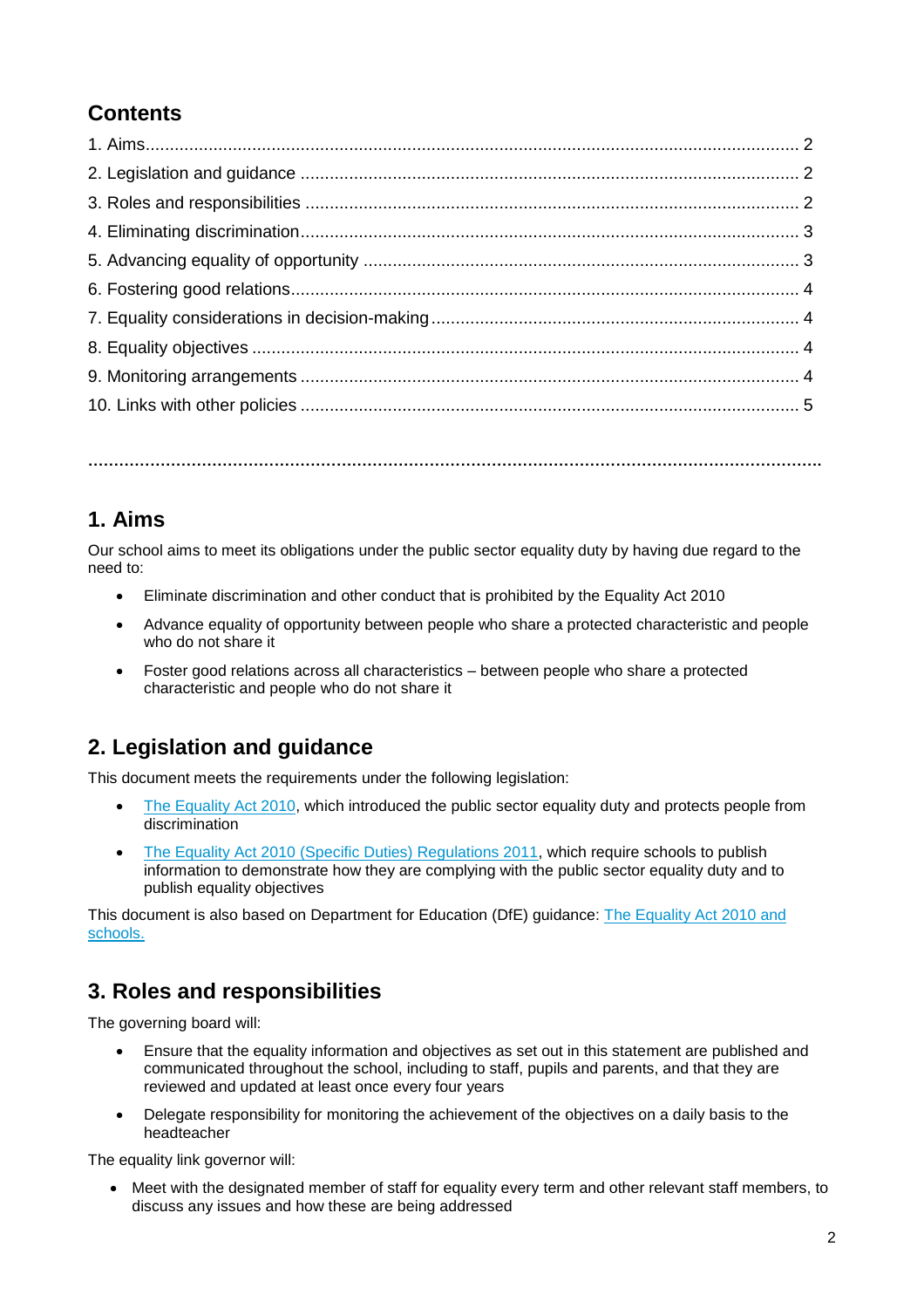- Ensure they're familiar with all relevant legislation and the contents of this document
- Attend appropriate equality and diversity training
- Report back to the full governing board regarding any issues

The Headteacher will:

- Promote knowledge and understanding of the equality objectives amongst staff and pupils
- Monitor success in achieving the objectives and report back to governors

The designated member of staff for equality will:

- Support the headteacher in promoting knowledge and understanding of the equality objectives amongst staff and pupils
- Meet with the equality link governor every term to raise and discuss any issues. Support the headteacher in identifying any staff training needs, and deliver training as necessary

All school staff are expected to have regard to this document and to work to achieve the objectives as set out in section 8.

#### **4. Eliminating discrimination**

The school is aware of its obligations under the Equality Act 2010 and complies with non-discrimination provisions.

Where relevant, our policies include reference to the importance of avoiding discrimination and other prohibited conduct.

Staff and governors are regularly reminded of their responsibilities under the Equality Act, for example during meetings. Where this has been discussed during a meeting it is recorded in the meeting minutes.

New staff receive training on the Equality Act as part of their induction, and all staff receive refresher training at the beginning of every academic year.

The school's designated member of staff for monitoring equality issues, and an equality link governor will regularly liaise regarding any issues and make senior leaders and governors aware of these as appropriate.

#### **5. Advancing equality of opportunity**

As set out in the DfE guidance on the Equality Act, the school aims to advance equality of opportunity by:

- Removing or minimising disadvantages suffered by people which are connected to a particular characteristic they have (e.g. pupils with disabilities, or gay pupils who are being subjected to homophobic bullying)
- Taking steps to meet the particular needs of people who have a particular characteristic
- Encouraging people who have a particular characteristic to participate fully in any activities (e.g. encouraging all pupils to be involved in the full range of school societies)

In fulfilling this aspect of the duty, the school will:

- Publish attainment data each academic year showing how pupils with different characteristics are performing
- Analyse the above data to determine strengths and areas for improvement, implement actions in response and publish this information
- Make evidence available identifying improvements for specific groups (e.g. declines in incidents of homophobic or transphobic bullying)
- Publish further data about any issues associated with particular protected characteristics, identifying any issues which could affect our own pupils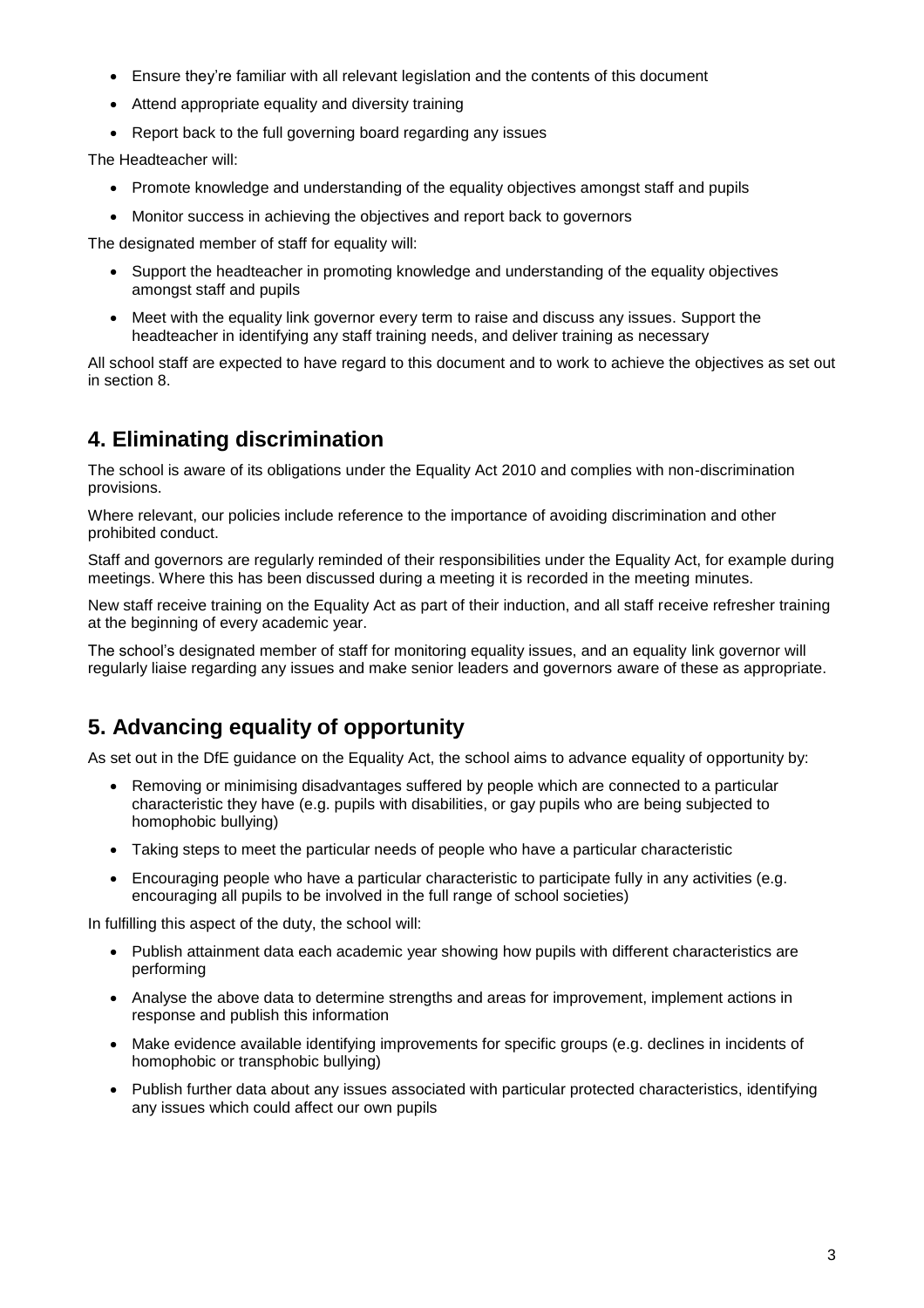### **6. Fostering good relations**

The school aims to foster good relations between those who share a protected characteristic and those who do not share it by:

- Promoting tolerance, friendship and understanding of a range of religions and cultures through different aspects of our curriculum. This includes teaching in RE, citizenship and personal, social, health and economic (PSHE) education, but also activities in other curriculum areas. For example, as part of teaching and learning in English/reading, pupils will be introduced to literature from a range of cultures
- Holding assemblies dealing with relevant issues. Pupils will be encouraged to take a lead in such assemblies and we will also invite external speakers to contribute
- Working with our local community. This includes partnering with other faith schools to encourage pupils to learn about other faiths, and organising school trips and activities based around the local community
- Encouraging and implementing initiatives to deal with tensions between different groups of pupils within the school. For example, our school council has representatives from different year groups and is formed of pupils from a range of backgrounds. All pupils are encouraged to participate in the school's activities, such as sports clubs. We also work with parents to promote knowledge and understanding of different cultures
- We have developed links with people and groups who have specialist knowledge about particular characteristics, which helps inform and develop our approach

#### **7. Equality considerations in decision-making**

The school ensures it has due regard to equality considerations whenever significant decisions are made.

The school always considers the impact of significant decisions on particular groups. For example, when a school trip or activity is being planned, the school considers whether the trip:

- Is accessible to pupils with disabilities
- Has equivalent facilities for boys and girls

The school keeps a written record (known as an Equality Impact Assessment) to show we have actively considered our equality duties and asked ourselves relevant questions. This is recorded at the same time as the risk assessment when planning school trips and activities. The record is completed by the member of staff organising the activity and is stored electronically with the completed risk assessment.

#### **8. Equality objectives**

*Objective 1:* To narrow the gap between the SEN and non-SEN children achieving age related expectations in Reading, Writing & Maths

*Objective 2:* Have in place a reasonable adjustment agreement for all staff and pupils with disabilities by Autumn term 18, to meet their needs better and ensure that any disadvantages they experience are addressed.

**Objective 3:** Train all members of staff and governors involved in recruitment and selection on equal opportunities and non-discrimination by the beginning of the next academic year. Training evaluation data will show that 100% of those attending have a good understanding of the legal requirements.

#### **9. Monitoring arrangements**

The designated member of staff for equality will update the equality information we publish, at least every year.

This document will be reviewed by staffing and pay committee at least every 4 years.

This document will be approved by the Governing Body.